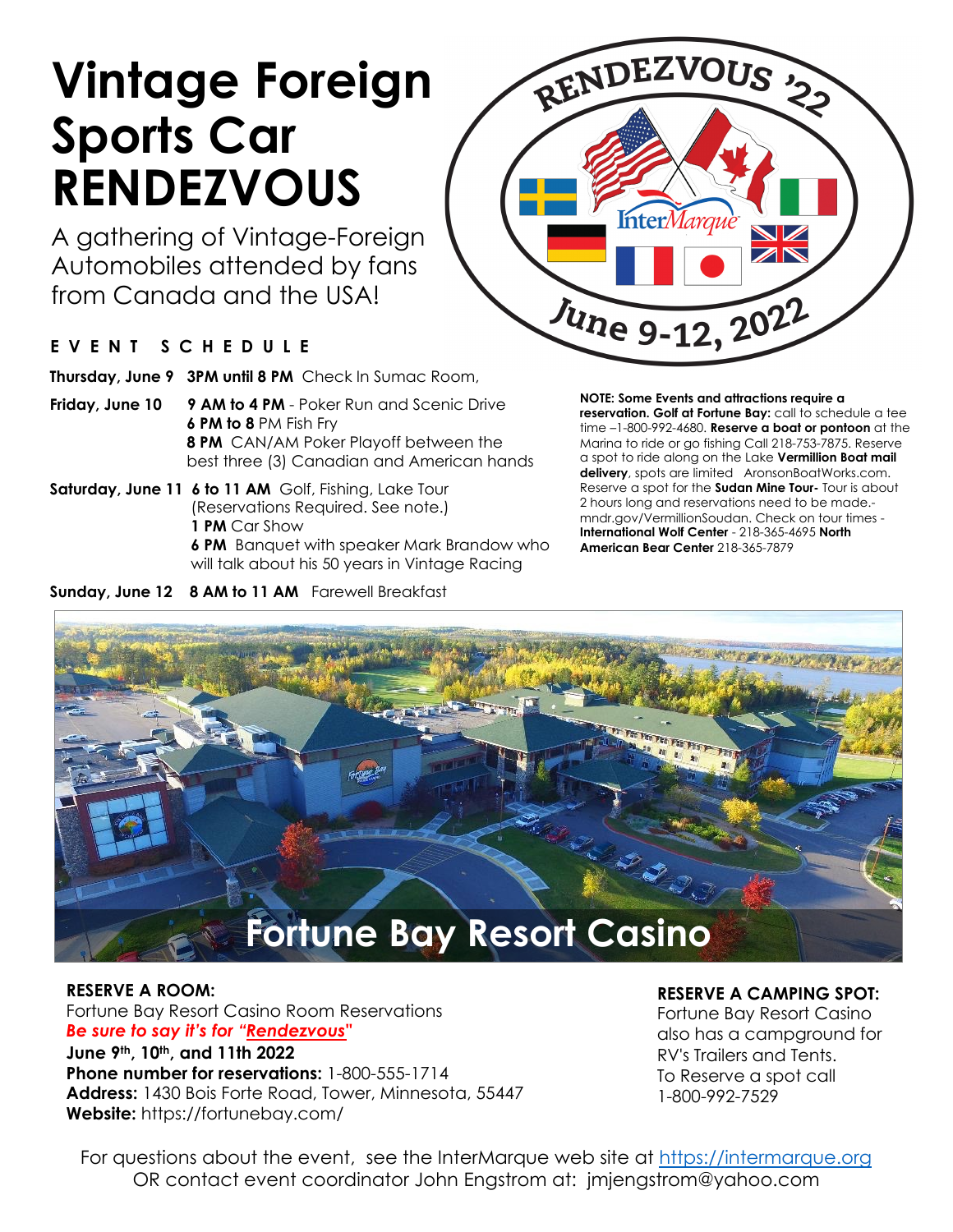## **RENDEZVOUS '22** REGISTRATION FORM

**INSTRUCTIONS:** Print this form out and MAIL IT to the address at the bottom of the page



| <b>NAME</b>    |        |                 |                                   |
|----------------|--------|-----------------|-----------------------------------|
| <b>ADDRESS</b> |        |                 |                                   |
| <b>CITY</b>    | STATE/ | <b>PROVINCE</b> | <b>ZIP/ POSTAL</b><br><b>CODE</b> |
| <b>PHONE</b>   |        | <b>EMAIL</b>    |                                   |

**\* NOTE-** E mail address will not be shared with anyone else unless you check the box, then it will only be shared with 2022 RENDEZVOUS TEAM.

YES, it is OK to share my email with the RENDEZVOUS 2022 TEAM.

| <b>CLUB AFFILIATION(S)</b> |             |              |  |  |
|----------------------------|-------------|--------------|--|--|
| VEHICLE 1                  |             |              |  |  |
| <b>YEAR</b>                | <b>MAKE</b> | <b>MODEL</b> |  |  |
| VEHICLE 2                  |             |              |  |  |
| <b>YEAR</b>                | <b>MAKE</b> | <b>MODEL</b> |  |  |

| <b>BASIC REGISTRATION FEE: \$85 INCLUDES 1 VEHICLE, 2 ADULTS</b><br>(and children 15 and under) PAYABLE IN US CURRENCY                                                                                        |                         |                    | <b>OVER 2 ADULTS ADD \$10 each</b>          |                         |  |
|---------------------------------------------------------------------------------------------------------------------------------------------------------------------------------------------------------------|-------------------------|--------------------|---------------------------------------------|-------------------------|--|
| 2ND VEHICLE REGISTRATION FEE + ADULT: \$30 (same household). PAYABLE IN US CURRENCY                                                                                                                           |                         |                    |                                             |                         |  |
| <b>TOTAL \$</b><br>Banquet will feature guest speaker Mark Brandow sharing 50 years of vintage<br><b>US CURRENCY</b><br>racing memories and insights.                                                         |                         |                    |                                             |                         |  |
| <b>SATURDAY NIGHT BANQUET</b><br>\$30 per person                                                                                                                                                              | <b>YES</b><br><b>NO</b> | # ATTENDING x \$30 |                                             | <b>TOTAL \$ BANQUET</b> |  |
| Make check payable to <b>INTERMARQUE</b> and <b>MAIL TO:</b><br>John Engstrom, 309 120th Lane NW, Coon Rapids, MN, 55448<br>Please indicate <b>RENDEZVOUS 2022</b> in check NOTE and <b>include this form</b> |                         |                    | <b>GRAND TOTAL \$</b><br><b>US CURRENCY</b> |                         |  |

I am legally authorized to sign this statement and am above the age of 18. I am aware of the hazards and possible injuries inherent with motor vehicle events and specifically do release and indemnify the event organizers, sponsors, the InterMarque and member clubs collectively and separately from any and all liability from personal injury and/or property damage incurred by me or any of my guest(s) while participating in the 2022 Rendezvous event. **I, the Undersigned, have read and accept this agreement, and by signing this agreement all parties agree to all of the aforementioned terms, conditions and policies.**

ADULT 1 SIGNATURE **DATE**